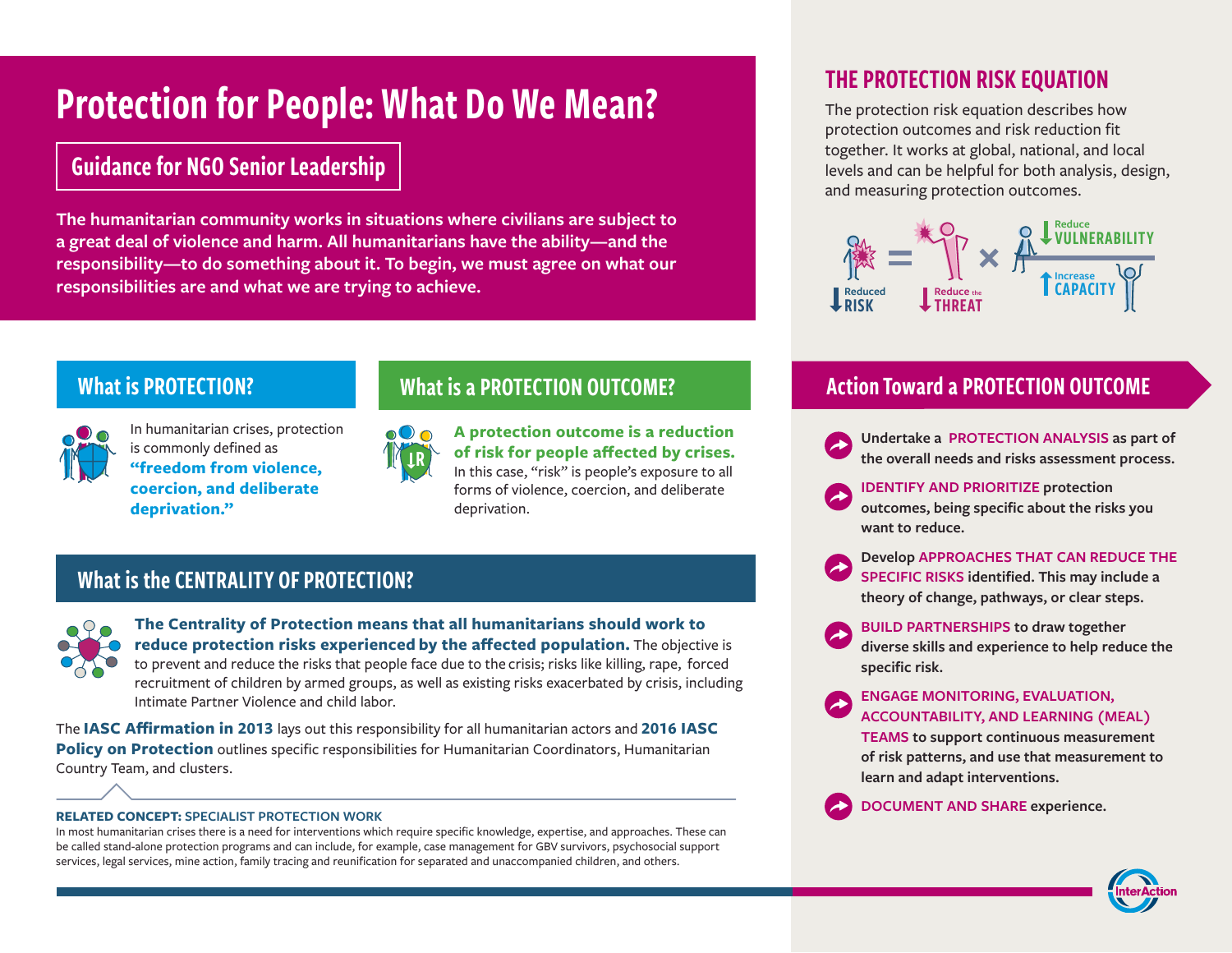# How Organizations Can Strengthen Protection Outcomes

**All organizations have a role to play in reducing risks for affected populations, whether they have specialized protection programming or not. Leadership plays a particular role in setting strategy, dedicating resources, and providing guidance. Protection analysis and risk reduction should be central.** 

# Preparing Organizations to Achieve PROTECTION OUTCOMES



# **IDENTITY**

Put protection at the heart of the organization's vision, mission and goals.



### **STRATEGY**

Develop an organizational strategy that includes the intent to support people to feel safe and secure.



### **POLICY**

Ensure that protection is threaded through organizational policies, language, capacity, and risk appetite.



R

### **PARTNERSHIPS**

Set expectations that all humanitarian responses will be designed and implemented building

on protection analysis.

**PRACTICE** 

Develop partnerships that embrace different skillsets, relationships, and mindsets that can contribute to reducing risk.



### **QUALITY & ACCOUNTABILITY**

Assess organizational performance against protection outcomes.

# **in combination, can contribute to protection outcomes.**

### **STRATEGIC**

Place protection outcomes at the center of strategic level discussions and development, while planning, and in all coordination mechanisms.



### **SPECIALIST**

Plan specialist protection work with protection outcomes in mind.



### **ACROSS SECTORS**

When relevant, any sector and discipline can contribute to risk reduction for affected populations.



## **Where does PROTECTION MAINSTREAMING fit in?**

Protection mainstreaming, referred to by some organizations as safe and inclusive programming, is ensuring that the design or implementation of humanitarian programs do not cause harm in the form of increasing protection risks for the affected population.

While protection mainstreaming is an important component of quality programming, it does not encompass all risks that populations face, which is why a focus on protection outcomes is crucial. In other words, protection mainstreaming is not enough.



# COMPLEMENTARY STRATEGIES and Entry Points

**As senior leaders, there are different strategies that,**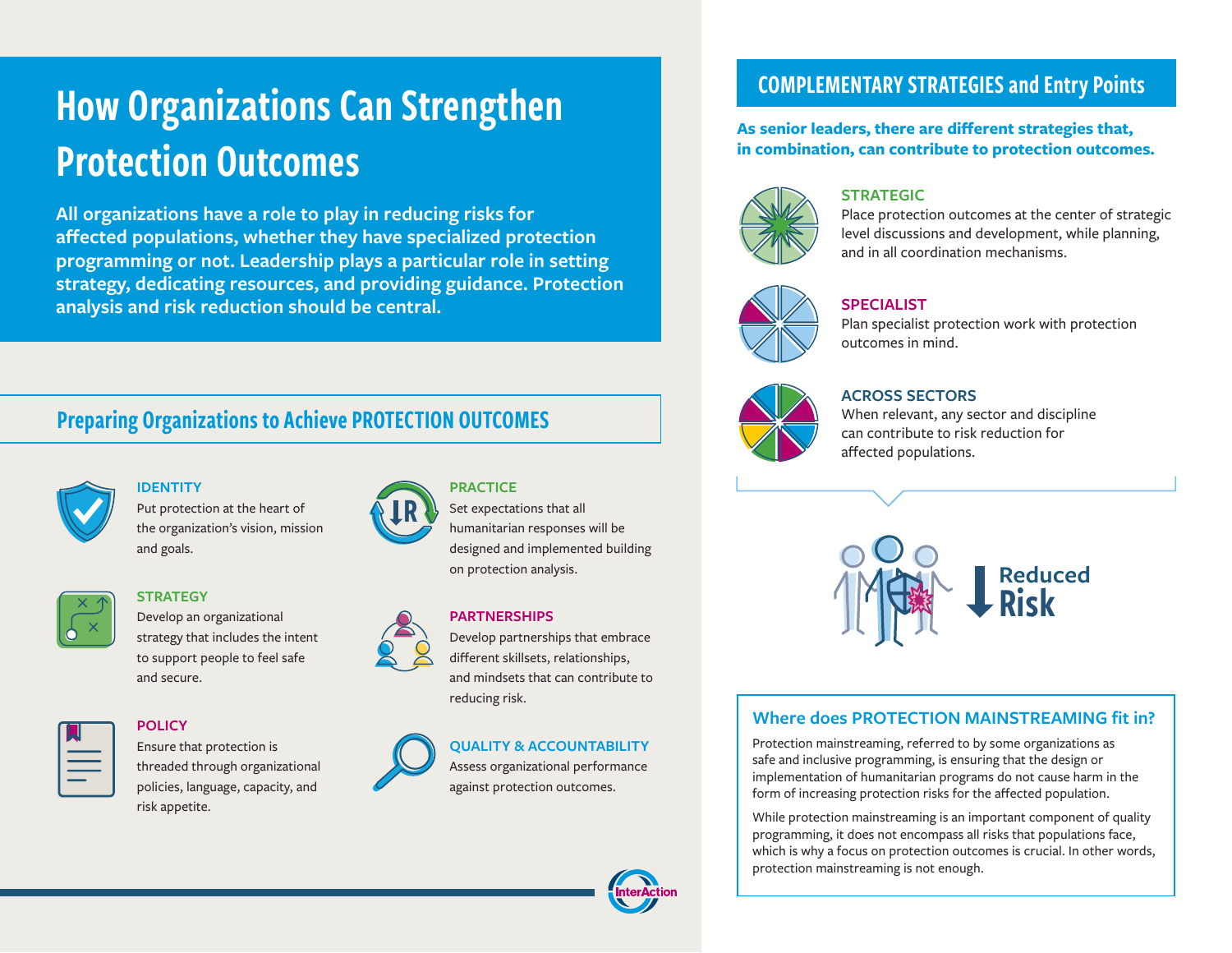**Children at RISK of being killed/injured or losing access to school.**  Programs and services are established/strengthened to assist survivors. Relationships and negotiation between the community and non-state armed group are initiated/strengthened. CHANGE IN PRACTICE CHANGE IN BEHAVIOR **In areas controlled by non-state armed groups, some units are attacking and destroying schools and/or using them as barracks, a place to store equipment, and as a space for conducting drills.**

CHANGE IN PRACTICE

A community early warning system is put in place and alternative places to learn are identified and set up.

# Working Together for Protection Outcomes

# Case Example

**NGOs should identify multiple ways to work collectively, and with other actors, both within and outside the humanitarian system to achieve protection outcomes. As you can see by the graphic, the collective pathway to reduce risk is never a straight line, but requires iterative thinking and multiple actions to reduce risk.**



**CHANGE IN KNOWLEDGE CHANGE IN PRACTICE**